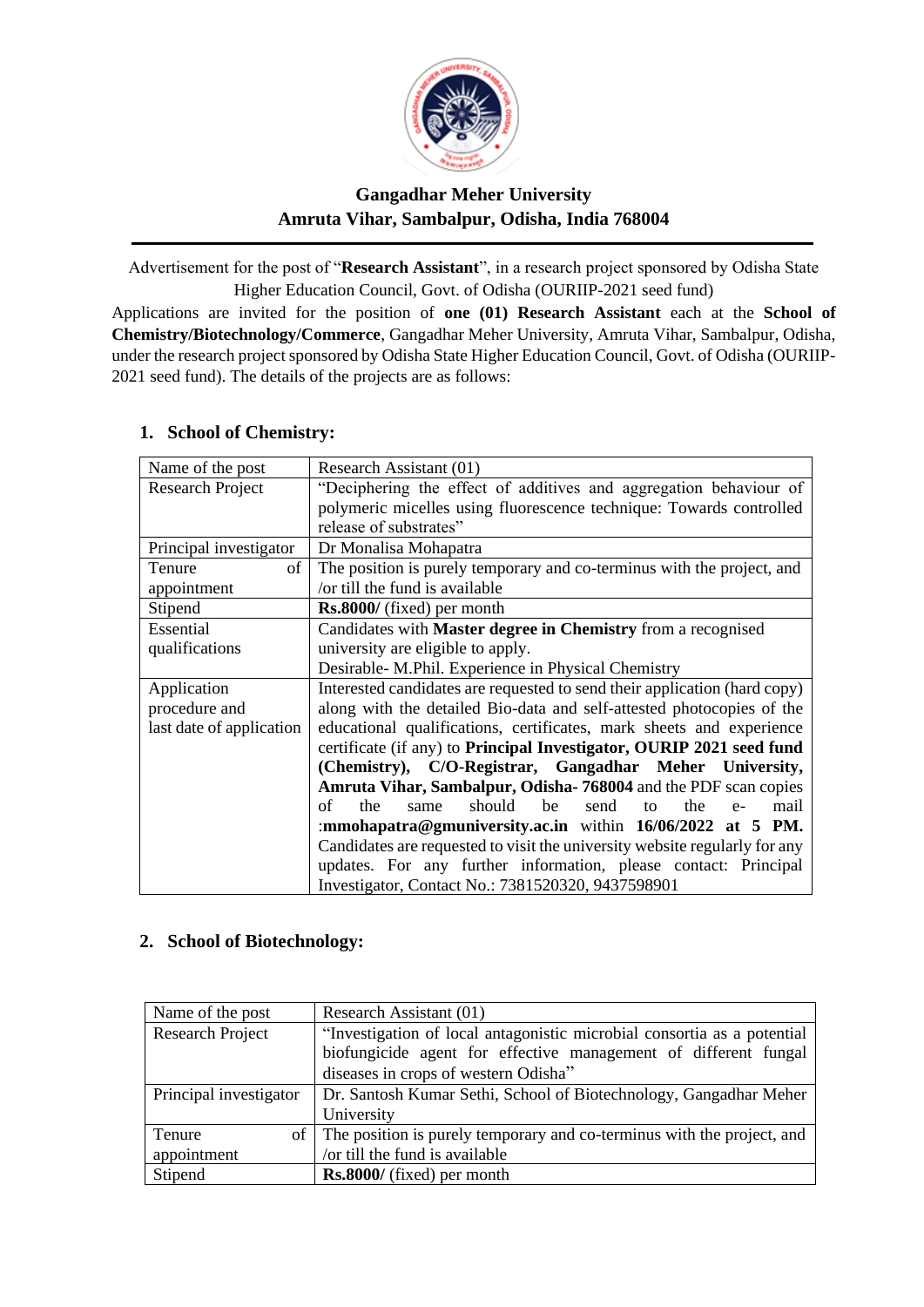| Essential                | Candidates with Master degree in Biotechnology/Life                                 |  |  |  |  |
|--------------------------|-------------------------------------------------------------------------------------|--|--|--|--|
| qualifications           | Sciences/Microbiology/Botany from a recognised university are                       |  |  |  |  |
|                          | eligible to apply.                                                                  |  |  |  |  |
|                          | Desirable- M.Phil. Experience in                                                    |  |  |  |  |
|                          | Microbiology/Biotechnology/Botany.                                                  |  |  |  |  |
|                          | The post also requires some travelling (sample collection from                      |  |  |  |  |
|                          | nature) for experiments to be performed as core part.                               |  |  |  |  |
| Application              | Interested candidates are requested to send their application (hard copy)           |  |  |  |  |
| procedure and            | along with the detailed Bio-data and self-attested photocopies of the               |  |  |  |  |
| last date of application | educational qualifications, certificates, mark sheets and experience                |  |  |  |  |
|                          | certificate (if any) to <b>Principal Investigator</b> , <b>OURIP</b> 2021 seed fund |  |  |  |  |
|                          | (Biotechnology), C/O- Registrar. Gangadhar Meher University,                        |  |  |  |  |
|                          | Amruta Vihar, Sambalpur, Odisha, PIN-768004 and the PDF scan                        |  |  |  |  |
|                          | copies of the same should be send to the e-mail: sksethi2k@gmail.com                |  |  |  |  |
|                          | within $16/06/2022$ at 5 PM. Candidates are requested to visit the                  |  |  |  |  |
|                          | university website regularly for any updates. For any further                       |  |  |  |  |
|                          | information, please contact: Principal Investigator, Contact No.:                   |  |  |  |  |
|                          | 7008846665                                                                          |  |  |  |  |

#### **3. School of Commerce:**

| Name of the post         | Research Assistant (01)                                                                                                          |  |  |  |  |  |
|--------------------------|----------------------------------------------------------------------------------------------------------------------------------|--|--|--|--|--|
| <b>Research Project</b>  | "Socio-economic Prevalence, Pandemic Resilience and Inclusive<br>Endurance: A Dynamic Linkage among Select City Slum Dwellers of |  |  |  |  |  |
|                          | Odisha"                                                                                                                          |  |  |  |  |  |
| Principal investigator   | Dr Priyabrata Panda                                                                                                              |  |  |  |  |  |
| Tenure<br>of             | The position is purely temporary and co-terminus with the project, and                                                           |  |  |  |  |  |
| appointment              | /or till the fund is available. The tenure is one year (Extendable).                                                             |  |  |  |  |  |
| Stipend                  | <b>Rs.8000/</b> (fixed) per month                                                                                                |  |  |  |  |  |
| Essential                | Candidates with Master degree in Commerce, MBA, Anthropology,                                                                    |  |  |  |  |  |
| qualifications           | Sociology and Economics from a recognised university is eligible to                                                              |  |  |  |  |  |
|                          | apply.                                                                                                                           |  |  |  |  |  |
|                          | Desirable- M.Phil. Experience in data collection and data analysis                                                               |  |  |  |  |  |
| Application              | Interested candidates are requested to send their application (hard copy)                                                        |  |  |  |  |  |
| procedure and            | along with the detailed Bio-data and self-attested photocopies of the                                                            |  |  |  |  |  |
| last date of application | educational qualifications, certificates, mark sheets and experience                                                             |  |  |  |  |  |
|                          | certificate (if any) to <b>Principal Investigator</b> , <b>OURIP</b> 2021 seed fund                                              |  |  |  |  |  |
|                          | (Commerce), C/O-Registrar, Gangadhar Meher University,                                                                           |  |  |  |  |  |
|                          | Amruta Vihar, Sambalpur, Odisha-768004 and the PDF scan copies                                                                   |  |  |  |  |  |
|                          | of<br>the<br>should<br>he<br>send<br>the<br>mail<br>same<br>tΩ<br>$e-$                                                           |  |  |  |  |  |
|                          | :pandapriyabrata@rocketmail.com within 16/06/2022 at 5 PM.                                                                       |  |  |  |  |  |
|                          | Candidates are requested to visit the university website regularly for any                                                       |  |  |  |  |  |
|                          | updates. For any further information, please contact: Principal                                                                  |  |  |  |  |  |
|                          | Investigator, Contact No.: 7978123683, 9090569357                                                                                |  |  |  |  |  |

#### **Note:**

1. Interview mode and instructions will be informed **only** to the shortlisted candidates via email.

- 2. No TA/DA is admissible for attending the interview.
- 3. The decision of the selection committee will be final.

4. The Project Research Assistant position is **purely temporary** and the candidate should not seek any permanency at the institution on the basis of the service.

5. Canvassing in any form will disqualify the candidature.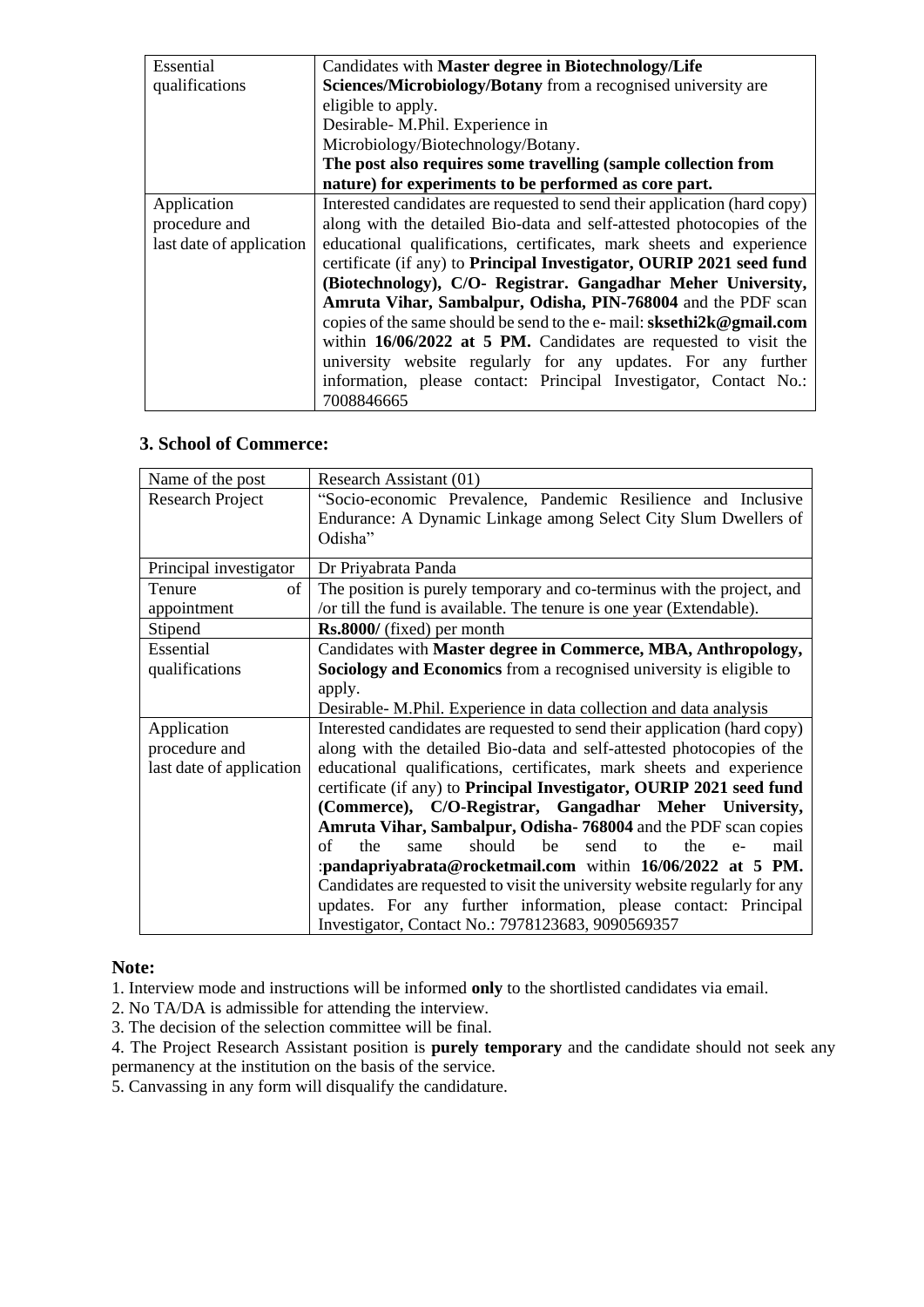

**GANGADHAR MEHER UNIVERSITY** 

**Amruta Vihar, Sambalpur, Odisha, India 768004**

## APPLICATION FOR RESEARCH ASSISTANT UNDER OURIIP SEED FUND PROJECT -2021

## **School of Chemistry/Biotechnology/Commerce**

(Put a tick mark in appropriate place)

| <b>Name</b>   |  |
|---------------|--|
| Age           |  |
| Date of birth |  |

**Address for communication**:

Paste recent passport size photo

Phone / Mobile : **Email** :

# **Educational Qualifications**:

| <b>Year of</b><br>passing | Qualification            | Specialisation<br>or Subjects | School /<br>College /<br>University /<br><b>Institute</b> | <b>Total</b><br>marks $\frac{9}{6}$<br><b>CGPA</b> | Any other<br>relevant<br>information |
|---------------------------|--------------------------|-------------------------------|-----------------------------------------------------------|----------------------------------------------------|--------------------------------------|
|                           | HSC / $10^{\text{th}}$ / |                               |                                                           |                                                    |                                      |
|                           | SSC / $12^{\text{th}}$ / |                               |                                                           |                                                    |                                      |
|                           | Graduation               |                               |                                                           |                                                    |                                      |
|                           | Post<br>graduation       |                               |                                                           |                                                    |                                      |
|                           | M.Phil/M.Tech            |                               |                                                           |                                                    |                                      |
|                           | Any other                |                               |                                                           |                                                    |                                      |

#### **Work experience:**

| No of years | Organisation | <b>Designation</b> | Job<br>responsibilities | Any other<br>relevant<br>information |
|-------------|--------------|--------------------|-------------------------|--------------------------------------|
|             |              |                    |                         |                                      |
|             |              |                    |                         |                                      |
|             |              |                    |                         |                                      |